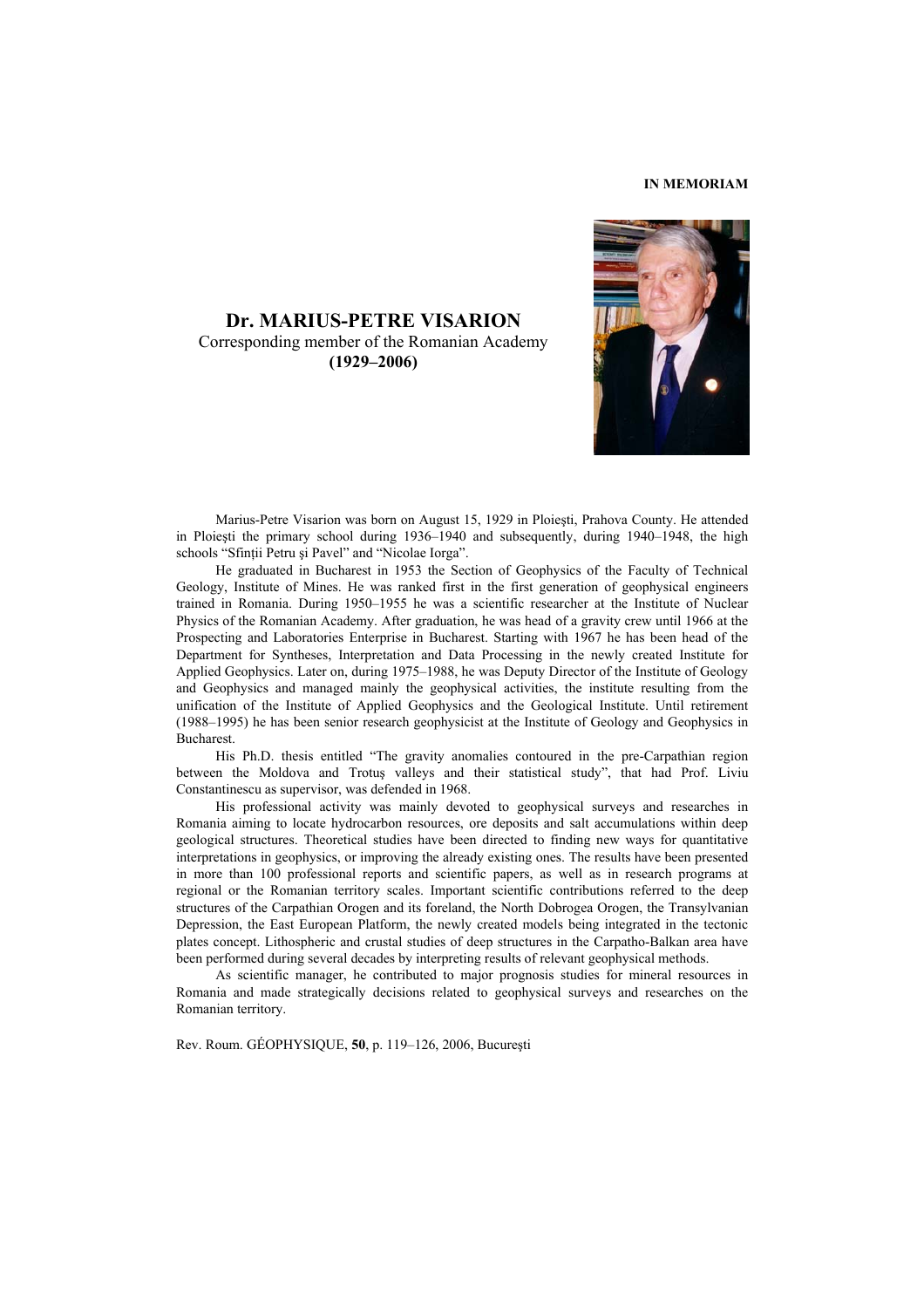His activity in education at the academic level was also important, delivering the course on the "Geological interpretation of geophysical data", supervising diploma and Ph.D. theses and publishing three scientific books in the field of geophysics. The volume dedicated to "Geophysical interpretation of geophysical data", written by Prof. Iulian Gavăt, Prof. Radu Botezatu and Dr. Marius Visarion, published by the Romanian Academy in 1973, represented the first scientific book in Romania to discuss geophysical data interpretation and one of the few at world wide scale at that time.

 Considering his entire scientific work in Earth sciences, Marius-Petre Visarion was elected, in 1991, corresponding member of the Romanian Academy.

 He attended numerous significant scientific conferences and congresses, such as World Petroleum congresses, Carpatho-Balkan Association general assemblies, and conferences of the European Association of Exploration Geophysics, ONU and UNESCO meetings and national symposia on geophysics.

 His main scientific papers have been published in important international and Romanian journals: Geophysical Prospecting, Tectonophysics, Geothermics, Earth Evolution Sciences, Revue Roumaine de Géophysique, Romanian Journal of Geophysics.

*The Editorial Staff* 

#### **A. BOOKS**

- 1. *Interpretarea geologică a prospecţiunilor geofizice*, Ed. Acad. R. S. România., 1973, Bucureşti, 574 p., 393 fig. (in co-op. with I. Gavăt, R. Botezatu).
- 2. *Prospectarea geofizică a zăcămintelor de minereuri*, Ed. Tehnică, 1976, Bucureşti, 231 p., 164 fig. (in co-op. with R. Botezatu, Gh. Gherea, D. Romanescu, V. Vâjdea).
- 3. *Geofizică inginerească*, Ed. Tehnică, 1979, Bucureşti, 316 p., 285 fig. (in co-op. with P. Constantinescu, T. Moldoveanu, D. Ştefănescu, V. Vâjdea).
- 4. *Istoria geofizicii româneşti (I)*, Ed. Vergiliu, Bucureşti, 2004, 517 p., 310 fig.

## **B. PUBLISHED PAPERS**

- 1. *Corecţii izostatice în Republica Populară Română*, St. Cerc. Fizică, **5**, 1-2, p. 1–4, 1954, Bucureşti (in co-op. with M. Socolescu, D. Bişir, D. Popovici).
- 2. *Reducerile topografice ale deviaţiilor de verticală* (I), Comun. Acad. R.P. Române, **6**, 1, p. 43–46, 1956, Bucureşti (in co-op. with M. Socolescu, D. Bişir, D. Popovici).
- 3. *Reducerile topografice ale deviaţiilor de verticală* (II), St. Cerc. Fizică, **7**, 1, p. 37–61, 1956, Bucureşti (in co-op. with M. Socolescu, D. Bişir, D. Popovici).
- 4. *Determinarea anomaliilor reziduale din datele măsurătorilor gravimetrice*, St. Cerc. Fizică, **9**, 1, p. 115–126, 1958, Bucureşti (in co-op. with M. Socolescu, D. Bişir, M. Georgescu, D. Popovici).
- 5. *Opredelenie ostatocinîh anomalii po dannîm gravimetriceskih izmerenii*, Revue de Physique, **III**, 2, p. 120–128, 1958, Bucureşti (in co-op. with M. Socolescu, D. Bişir, M. Georgescu, D. Popovici).
- 6. Cercetări gravimetrice în Transilvania de NNE, cu privire specială asupra regiunii Bistrita, D.S. Şed. Com. Geol. (1954–1955), **XLII**, p. 215–229, 1959, Bucureşti.
- 7. *Noi date geologice asupra zonei centrale a Depresiunii Haţeg,* St. Cerc. Geol., **5**, 1, p. 197–210, 1960, Bucureşti (in co-op. with J. Andrei).
- 8. Contribuții la determinarea gradientului vertical al gravității cu gravimetrul static, St. Cerc. Geol., **5**, 2, p. 383–399, 1960, Bucureşti.
- 9. *Imagini geofizice din regiunea Carpaţilor Orientali de la est şi vest de masivul Ceahlău*, St. Cerc. Geol., **5**, 4, p. 757–773, 1960, Bucureşti.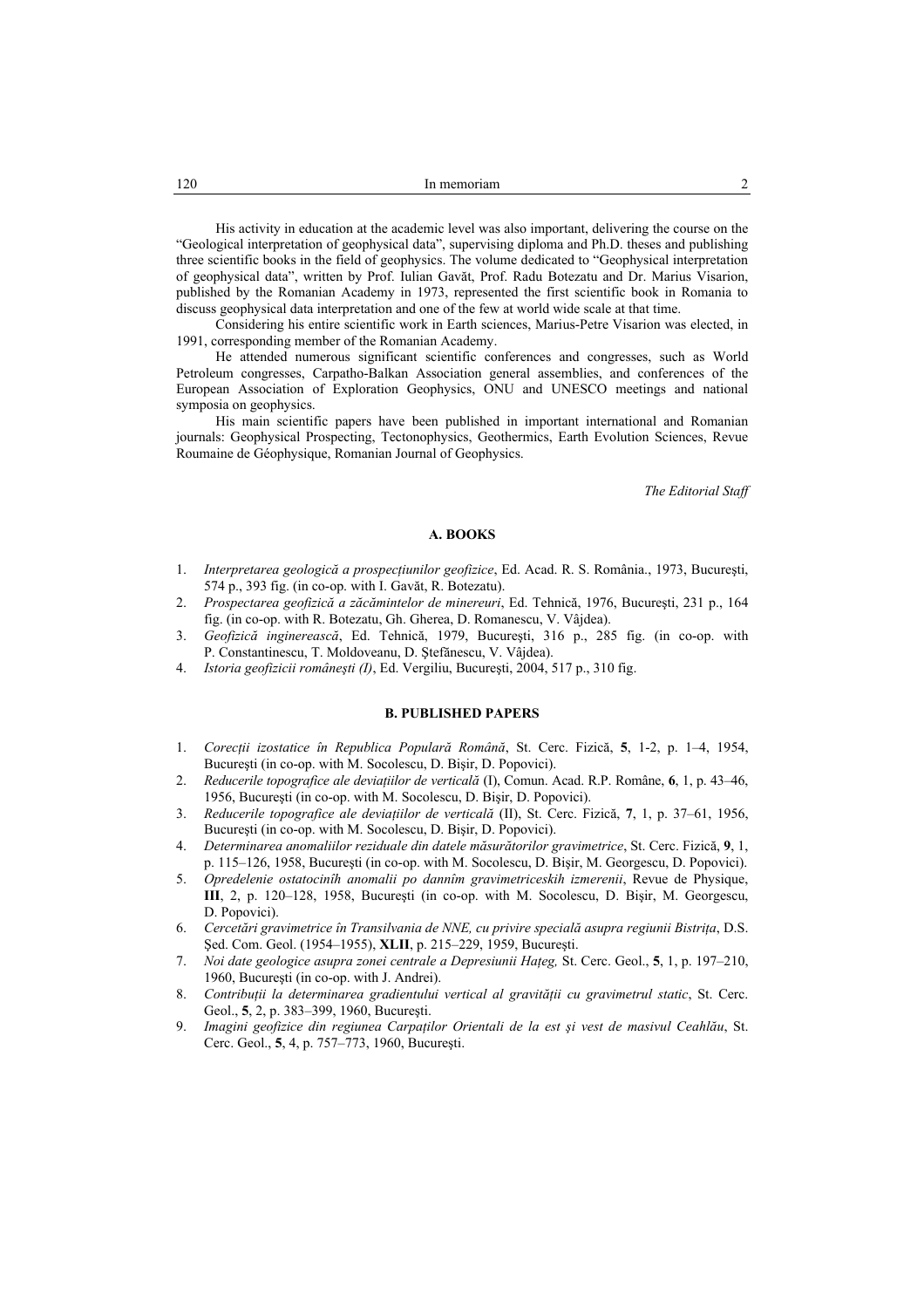| . . | In memoriam |  |
|-----|-------------|--|
|     |             |  |

- 10. *Contribuţia prospecţiunii gravimetrice la determinarea structurilor cu sare şi săruri de potasiu din depozitele neogene ale Carpaţilor Orientali*, St. Cerc. Geol., **6**, 3, p. 581–599, 1961, Bucureşti.
- 11. *Anomalia majoră a câmpului gravific de la Colibiţa*, D.S. Şed. Com. Geol. (1956–1957), **XLIV**, p. 285–303, 1962, Bucureşti.
- 12. *Date noi asupra structurii Bazinului inferior al Streiului, ca rezultat al cercetărilor geologice şi geofizice*, An. Com. Geol., **XXXII**, p. 97–165, 1962, Bucureşti (in co-op. with C. Gheorghiu, A. Zberea, C. Calotă).
- 13. *Contributions de la prospection gravimétrique à la determination des structures à sel gemme et à sels de potassium des dépôts néogenes des Carpates Orientales*, Rev. Géol., Géogr., **VI**, 2, p. 299–317, 1962, Bucarest.
- 14. *Cercetări geofizice pentru roci ultrabazice în regiunea Jolotca (Ditrău)*, Soc. Ştiinţ. Nat. Geogr., Comun. Geol. (1960–1961), **II**, p. 111–122, 1963, Bucureşti.
- 15. *Contribuţii geofizice cu privire la structura geologică a Depresiunii Precarpatice din Moldova de mijloc*, Asoc. Geol. Carp.-Balc., Congres V, Com. Şt., **VI,** p. 99–115, 1963, Bucureşti.
- 16. *Suprafaţa Mohorovicič în Carpaţii Orientali şi Bazinul Transilvaniei rezultată din date gravimetrice*, St. Cerc. Geofizică, **1**, 1, p. 35–49, 1963, Bucureşti (in co-op. with M. Socolescu şi D. Popovici).
- 17. *Prospectarea magnetometrică a sărurilor de Na, K şi Mg în Subcarpaţii Moldovei şi Munteniei (România)*, St. Cerc. Geol., Geofiz., Geogr., Seria Geofizică, **3**, 1, p. 141–165, 1964, Bucureşti (in co-op. with Şt. Airinei).
- 18. *Structure of the earth's crust in Romania as based on the gravimetric data*, Rev. Roum. Géol., Géophys. Géogr., Série de Géophysique, **8**, p. 3–11, 1964, Bucarest, (in co-op. with M. Socolescu, D. Popovici, V. Roşca).
- 19. *Carte de l'anomalie magnétique* ∆*Z de Moldavie (Roumanie)*, Rev. Roum. Géol., Géophys. Géogr., Série de Géophysique, **8**, p. 125–134, 1964, Bucarest (in co-op. with Şt. Airinei, M. Boisnard, R. Botezatu, L. Georgescu, P. Suciu).
- 20. *Caracteristicile reflectării în anomalii gravimetrice a formelor structurale din nord-estul Republicii Socialiste România*, Bul. Inst. Petrol, Gaze şi Geologie, **XIII**, p. 35–43, 1965, Bucureşti (in co-op. with R. Botezatu, Şt. Dumitru).
- 21. *Harta anomaliei magnetice* ∆*Z a Moldovei*, St. tehn. econ., **D** (Prospecţiuni Geofizice), **5**, p. 33–45, 1966, Bucureşti (in co-op. with Şt. Airinei, M. Boisnard, R. Botezatu, L. Georgescu, P. Suciu).
- 22. *Studiul micromagnetic al depozitelor daniene din Bazinul Haţeg,* St. tehn. econ., **D** (Prospecţiuni Geofizice), **5**, p. 225–232, 1966, Bucureşti (in co-op. with J. Andrei).
- 23. *Câteva cazuri de cercetări gravimetrice în subteran efectuate în R.S. România*, St. tehn. econ., **D** (Prospecţiuni Geofizice), **5**, p. 113–126, 1966, Bucureşti (in co-op. with R. Botezatu, J. Andrei).
- 24. *Prospections magnétométriques des sels de Na, K, Mg dans les Subcarpates de Roumanie*, Rev. Roum. Géol., Géophys. Géogr., Série de Géophysique, **10**, I, p. 63–88, 1966, Bucarest (in co-op. with Şt. Airinei).
- 25. *Anomaliile gravimetrice din Depresiunea Precarpatică dintre valea Moldovei şi valea Trotuşului şi studiul statistic al unor particularităţi ale lor*, Ph.D. Thesis, 1967, Universitatea Bucureşti.
- 26. *Sur quelques procédés statistiques utilisées à la separation des effets gravimétriques dans les Carpates Orientales*, Assoc. Géol. Carp. Balk., VIII-ème Congrès, Rapports, Géophysique, p. 161–168, 1967, Belgrade.
- 27. *Réfléchissement des formes structurales à sel gemme et sels de K et Mg dans les anomalies gravimétriques des territoires de la Republique Socialiste de Roumanie*, Assoc. Géol. Carp. Balk., VIII-ème Congrès, Rapports, Géophysique, p. 169–177, 1967, Belgrade.
- 28. *Morphologie et structure du soubassement de la Dépression de Transylvanie d'après les données géophysiques actuelles*, Rev. Roum. Géol., Géophys. Géogr., Série de Géophysique, **12**, 2, p. 135–145, 1968, Bucarest (in co-op. with D. Taloş, I. Cornea).
- 29. *Lignes tectoniques majeures, jalonnées par des massifs de sel, repérés par des anomalies gravimétriques sur le territoire de la Roumanie (I. Carpates Orientales),* Rev. Roum. Géol., Géophys. Géogr., Série de Géophysique, **12**, 2, p. 125–134, 1968, Bucarest (in co-op. with V. Lăzărescu, R. Ştefănescu).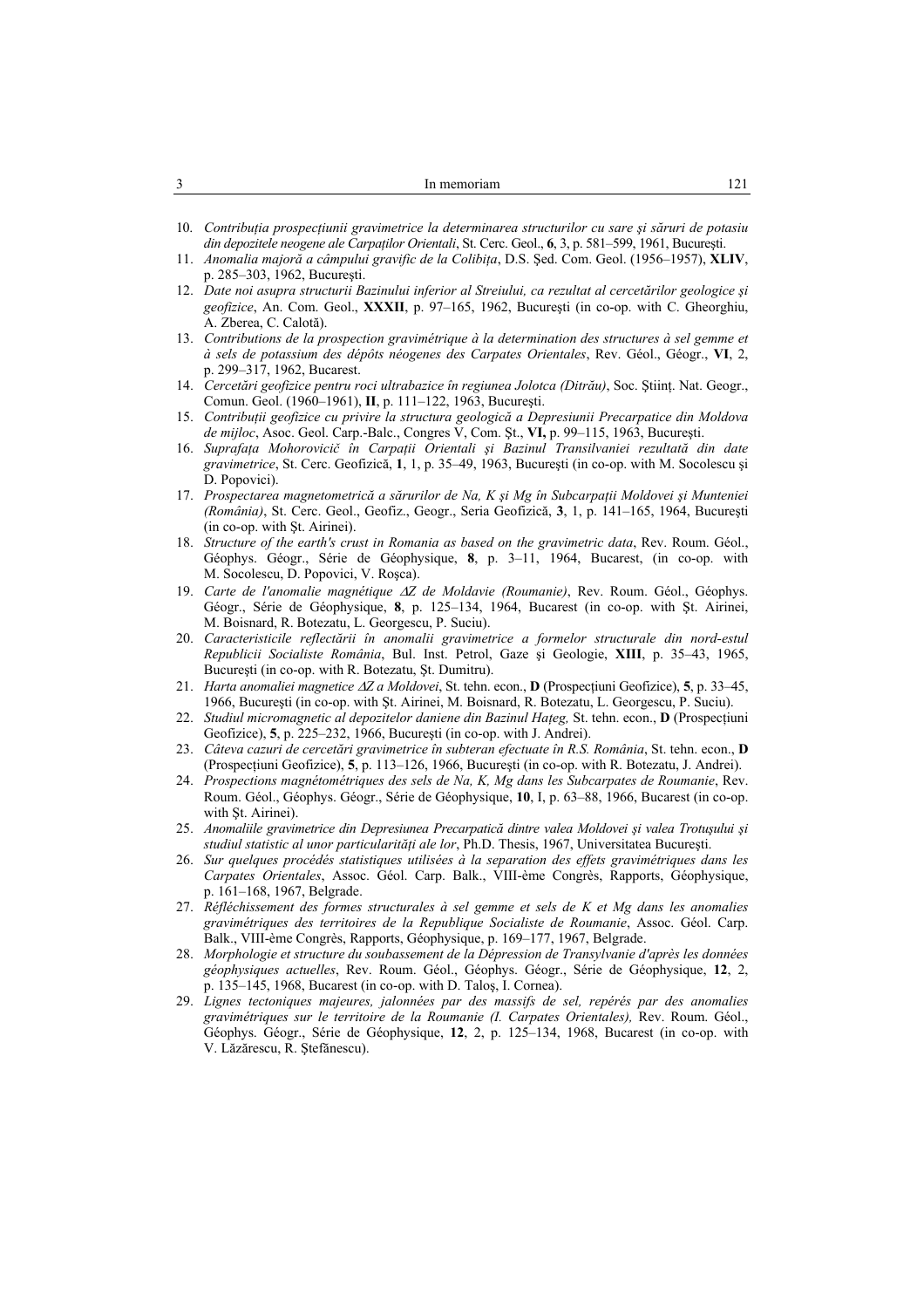| 122<br>In memoriam | 4 |
|--------------------|---|
|--------------------|---|

- 30. *Contribuţii la problema separării surselor de anomalii gravimetrice în zona de trecere de la Platforma Moldovenească la Unitatea Pericarpatică*, St. Cerc. Geol., Geofiz., Geogr., Seria Geofizică, **7**, 1, p. 79–90, 1969, Bucureşti.
- 31. *Precizări geofizice asupra evoluţiei în adâncime a dislocaţiei pericarpatice la nord de valea Trotuşului*, St. Cerc. Geol., Geofiz., Geogr., Seria Geofizică, **7**, 2, p. 189–200, 1969, Bucureşti (in co-op. with E. Ali-Mehmed, D. Taloş).
- 32. *Anomalia derivatei a doua din zona Teţcani şi semnificaţia ei geologică,* Bul. Soc. Şt. Geol., **XI**, p. 339–354, 1969, Bucureşti.
- 33. *Rezolvarea problemei inverse a potenţialului pentru corpul tridimensional de sare de la Nireş (Dej),* St. Cerc. Geol., Geofiz., Geogr., Seria Geofizică, **8**, 1, p. 3–13, 1970, Bucureşti (in co-op. with R. Tichie).
- 34. *Anomalii locale de gravitate pe aria Flişului marginal şi extern din Moldova centrală*, St. tehn. econ., **D** (Prospecţiuni Geofizice), **7**, p. 41–57, 1970, Bucureşti.
- 35. *Studiul densităţii rocilor din zona Eruptivului neogen de la Baia Mare*, St. tehn. econ., **D** (Prospecţiuni Geofizice), **7**, p. 59–70, 1970, Bucureşti (in co-op. with R. Botezatu, J. Andrei, C. Calotă).
- 36. *Studiul anomaliei gravităţii din zona masivului de sare de la Ocna Sibiului*, St. tehn. econ., **D** (Prospecţiuni Geofizice), **7**, p. 145–159, 1970, Bucureşti (in co-op. with Sc. Stoenescu).
- 37. *Estimarea tendinţei complete a câmpului gravităţii în Culmea Pietricica (Moldova centrală*), St. Cerc. Geol., Geofiz., Geogr., Seria Geofizică, **8**, 2, p. 115–127, 1970, Bucureşti.
- 38. *Contribution géophysique à l'étude des massifs de sel en Roumanie,* Rev. Roum. Géol., Géophys. Géogr., Série de Géophysique, **14**, 2, p. 119–145, 1970, Bucarest (in co-op. with R. Botezatu, V. Lăzărescu).
- 39. *L'étude de l'anomalie de la pesanteur dans la zone du massif de sel de Ocna Sibiului,* Rev. Roum. Géol., Géophys. Géogr., Série de Géophysique, **14**, 2, p. 167–178, 1970, Bucarest (in co-op. with S. Stoenescu).
- 40. *Some possibilities of deep structures delineation by geophysical methods,* Rev. Roum. Géol., Géophys. Géogr., Série de Géophysique, **15**, 1, p. 79–84, 1971, Bucarest (in co-op. with R. Botezatu, I. Cornea, P. Constantinescu).
- 41. *Avtomaticeskoe vîcislenie gravitationnogo effekta triohmernogo tela proizvolnoi formî sposobom Talwani-Ivinga,* Rev. Roum. Géol., Géophys. Géogr., Série de Géophysique, **15**, 1, p. 89–97, 1971, Bucarest (in co-op. with F. Scurtu).
- 42. *Approximation of the gravitational attraction of geological bodies,* Geophys. Prosp., **19**, 2, p. 218–227, 1971, Hague (in co-op. with R. Botezatu, F. Scurtu, G. Cucu).
- 43. *Unele aspecte ale folosirii calculului electronic în cercetarea geofizică*, St. Cerc. Geol., Geofiz., Geogr., Seria Geofizică, **9**, 2, p. 237–259, 1971, Bucureşti (in co-op. with R. Botezatu, Fl. Scurtu).
- 44. *Marginea vestică a Platformei moldoveneşti în lumina datelor geofizice actuale*, St. tehn. econ., **D** (Prospecţiuni Geofizice), **9**, p. 7–23, 1972, Bucureşti (in co-op. with E. Ali-Mehmed, D. Taloş).
- 45. *Reflectarea în anomalii gravimetrice a formelor structurale cu sare din Depresiunea Transilvaniei*, St. tehn. econ., **D** (Prospecţiuni Geofizice), p. 67–88, 1972, Bucureşti.
- 46. *Automatic computation of the gravimetric terrain correction in Romania,* Rev. Roum. Géol., Géophys. Géogr., Série de Géophysique, **16**, 2, p. 201–211, 1972, Bucarest (in co-op. with F. Scurtu, R. Alexandrescu).
- 47. *Studiul integrat al datelor geofizice privind morfologia şi structura fundamentului cristalin în Depresiunea Transilvaniei*, St. Cerc. Geol., Geofiz., Geogr., Seria Geofizică, **11**, 2, p. 193–201, 1973, Bucureşti (in co-op. with E. Ali-Mehmed, P. Polonic).
- 48. *Analiza combinată a anomaliilor gravimetrice şi magnetice din zona Găbud (Depresiunea Transilvaniei)*, St. Cerc. Geol., Geofiz., Geogr., Seria Geofizică, **11**, 2, p. 285–302, 1973, Bucureşti (in co-op. with V. Şteflea, M. Ianăş, V. Smalbergher).
- 49. *Utilizarea seriilor duble Fourier pentru interpretarea datelor gravimetrice măsurate în reţea neuniform spaţială, cu aplicaţie într-o zonă din Moldova centrală*, St. Cerc. Geol., Geofiz., Geogr., Seria Geofizică, **11**, 2, p. 263–276, 1973, Bucureşti (in co-op. with V. Şteflea, M. Ianăş, A. Sclier, V. Smalbergher).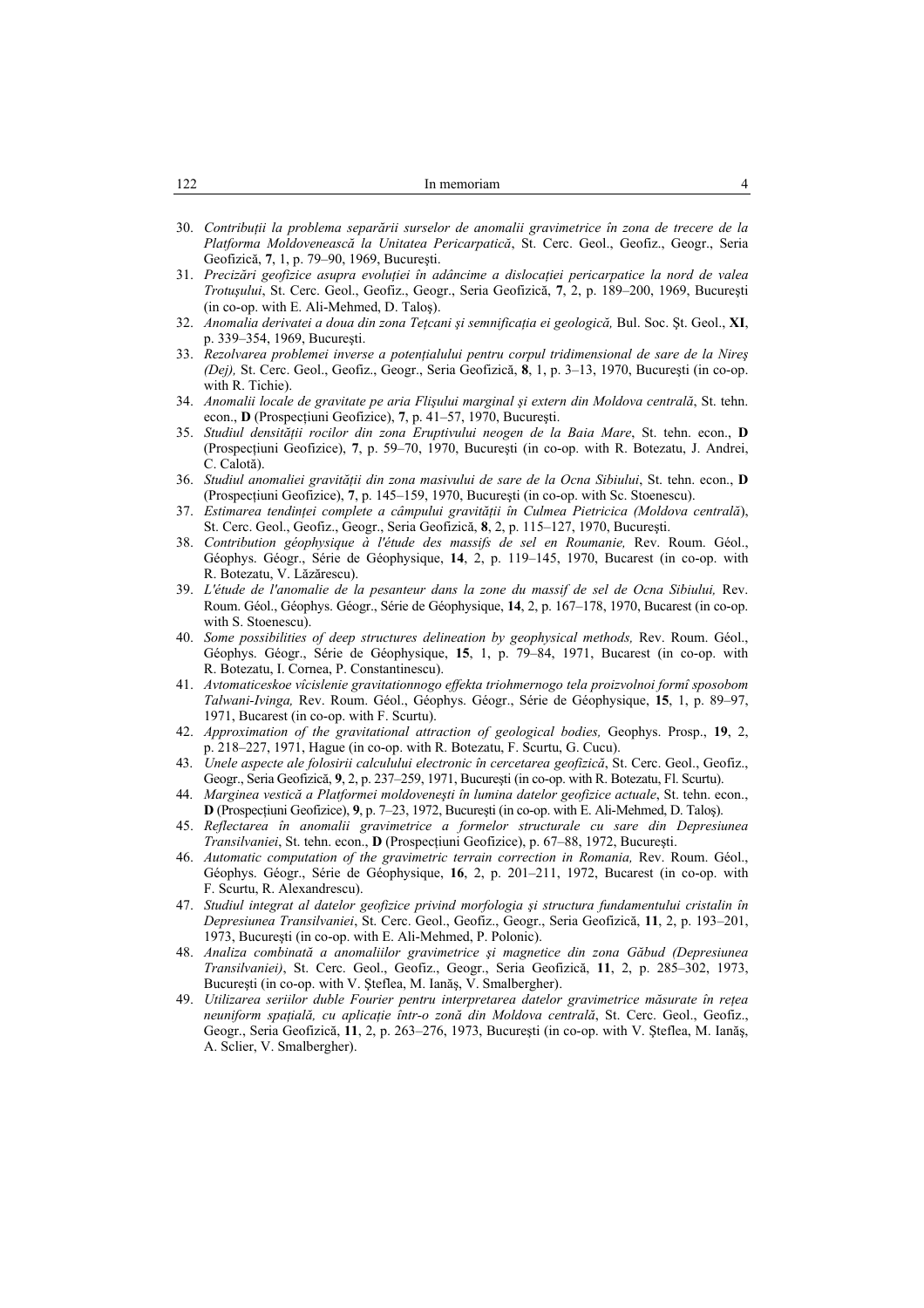| <b>STATE</b><br>. . | In memoriam | __ |
|---------------------|-------------|----|
|                     |             |    |

- 50. *Gravitational attraction of geological structures with variable density,* Rev. Roum. Géol., Géophys. Géogr., Série de Géophysique, **17**, 2, p. 189–200, 1973, Bucarest (in co-op. with R. Botezatu, F. Scurtu, G. Cucu).
- 51. *Contribuţii geofizice la precizarea zonelor de ridicare spre suprafaţă a apelor termominerale de la Băile Herculane,* St. Cerc. Geol., Geofiz., Geogr., Seria Geofizică, 12, p. 135–144, 1974, Bucureşti (in co-op. with A. Apostol, R. Ştefănescu).
- 52. *High accuracy gravity surveys as applied to locate barite ores,* Rev. Roum. Géol., Géophys. Géogr., Série de Géophysique, **18**, p. 113–125, 1974, Bucarest (in co-op. with V. Roşca, C. Sava).
- 53. *Considérations gravimétriques sur la structures des Carpathes dans la République Populaire Roumaine*, Bul. VI-e Congrès de l'Assoc. Géol. Carp.- Balk., **II**, 1, p. 583–592, 1974, Warszawa.
- 54. *Complex geophysical studies and consequences for mineral waters exploration in Romania*, St. tehn. econ., **E** (Hidrogeologie), **12**, p. 161–174, 1975, Bucharest (in co-op. with V. Vâjdea, S. Veliciu, A. Apostol).
- 55. *Consideration on the earth's crust recent vertical movements in Romania,* Rev. Roum. Géol., Géophys. Géogr., Série de Géophysique, **19**, p. 21–26, 1975, Bucarest (in co-op. with I. Drăgoescu).
- 56. *Contribuţii la studiul formelor structurale ale sării din Depresiunea Transilvaniei*, St. tehn. econ., **D** (Prospecţiuni geofizice), **11**, p. 29–62, 1976, Bucureşti (in co-op. with P. Polonic, E. Ali-Mehmed).
- 57. *Contribuţii la interpretarea rezultatelor cercetărilor gravimetrice în subteran*, St. tehn. econ., **D** (Prospecţiuni geofizice), **11**, p. 83–94, 1976, Bucureşti (in co-op. with C. Sava).
- 58. *Consideraţii asupra unui procedeu expeditiv de separare a surselor de anomalii gravimetrice*, St. tehn. econ., **D** (Prospecţiuni Geofizice), **11**, p. 163–174, 1976, Bucureşti.
- 59. *Studiul anomaliei câmpului gravităţii din zona centrală a Depresiunii Transilvaniei,* St. tehn. econ., **D** (Prospecţiuni geofizice), **11**, p. 199–212, 1976, Bucureşti (in co-op. with C. Sava).
- 60. *Features of geophysical exploration for karst in Romania,* Rev. Roum. Géol., Géophys. Géogr., Série de Géophysique, **20**, p. 89–100, 1976, Bucarest (in co-op. with V. Vâjdea, I. Stoica, V. Rosca).
- 61. *Progrese şi tendinţe în cercetarea ştiinţifică din domeniul geofizicii*, Rev. Mine, Petrol şi Gaze, **29**, 5, p. 241–243, 1976.
- 62. *Considérations sur la structure tectonique du soubassement de la Dépression de Transylvanie*, D.S. Şed. IGG, **LXIV** (1976–1977), **5**, Tectonică şi geologie regională, p. 153–173, Bucarest (in co-op. with M. Săndulescu).
- 63. *Geophysical contributions to the knowledge of the structure and tectogenesis of the Eastern Carpathians,* Rev. Roum. Géol., Géophys. Géogr., Série de Géophysique, **21**, 1, p. 3–20, 1977, Bucarest (in co-op. with R. Botezatu, L. Constantinescu, I. Gavăt, V. Lăzărescu).
- 64. *Preliminary data of heat flow distribution in Romania*, Geothermics, **6**, p. 95–98, Pergamon Press, 1977, Printed in Great Britain (in co-op. with S. Veliciu, M. Cristian, D. Paraschiv).
- 65. *Monografia mişcărilor crustale verticale recente în R.S. România*, 100 p., 17 anexe, EP-5, ICEFIZ, 1978, Bucureşti (in co-op. with I. Cornea, I. Drăgoescu, M. Popescu).
- 66. *Contributions to the knowledge of structures with thermal waters in the eastern part of the Pannonian Depression*, Ann. Inst. Geol. Publ. Hung, LIX, 1–4, pp. 431–447, 1978, Budapest (in co-op. with E. Ali-Mehmed, T. Brandabur, P. Crăciun, C. Ghenea, P. Polonic).
- 67. *Thermal field in the Romanian Carpathian bend and dome aspects of its interpretation,* Studia Geoph. Geod., **22**, p. 196–200, 1978 (in co-op. with S. Veliciu, M. Ştefănescu).
- 68. *Crustal temperature depth profile across Romania derived from heat flow and other geophysical data,* Rev. Roum. Géol., Géophys. Géogr., Série de Géophysique, **22**, p. 33–38, 1978, Bucarest (in co-op. with S. Veliciu, P. Constantinescu, M. Ştefănescu).
- 69. *Contribuţii geofizice la cunoaşterea structurii sectorului de NE al Depresiunii Panonice şi a unităţilor limitrofe*, St. tehn. econ., **D** (Prospecţiuni geofizice), **12**, p. 45–57, 1979, Bucureşti (in co-op. with P. Polonic, E. Ali-Mehmed).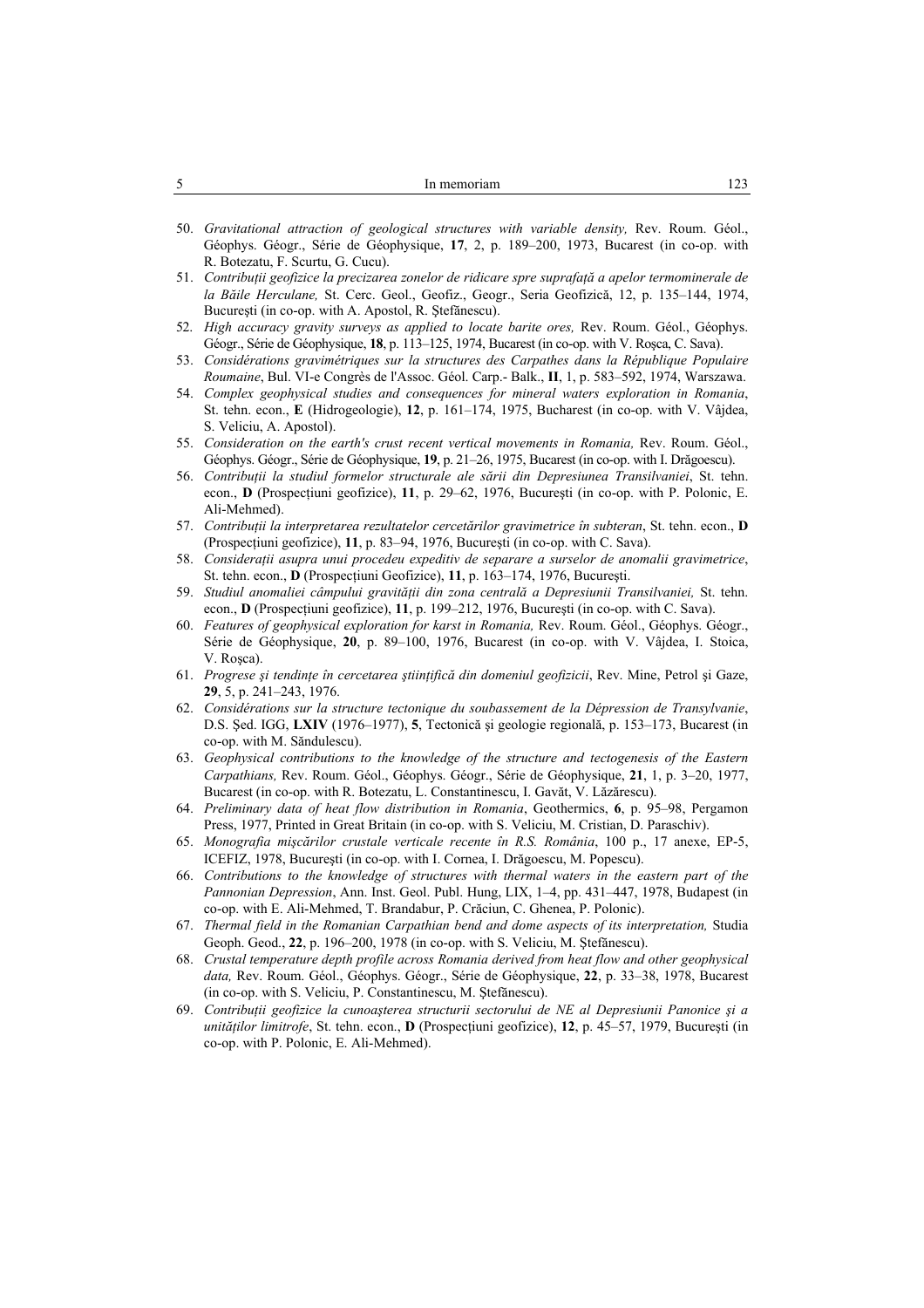| 124 | In memoriam |  |
|-----|-------------|--|
|     |             |  |

- 70. *Caracteristici structurale ale Depresiunii Panonice (sectorul sudic), rezultate din studiul integrat al datelor geofizice*, St. tehn. econ., **D** (Prospecţiuni geofizice), **12**, p. 5–18, 1979, Bucureşti (in co-op. with P. Polonic, E. Ali-Mehmed).
- 71. *Harta mişcărilor crustale verticale recente pe teritoriul R.S. România*, St. Cerc. Geol., Geofiz., Geogr., Seria Geofizică, **17**, 1, p. 3–20, 1979, Bucureşti (in co-op. with I. Cornea, I. Drăgoescu, M. Popescu).
- 72. *Structura subasmentului Depresiunii Panonice în România (sectoarele central şi sudic)*, St. Cerc. Geol., Geofiz., Geogr., Seria Geofizică, **17**, 2, p. 191–201, 1979, Bucureşti (in co-op. with M. Săndulescu)
- 73. *Modelul structural al metamorfitelor de la Palazu Mare, rezultat din studiul integrat al datelor geologice, geofizice şi petrofizice*, St. Cerc. Geol., Geofiz., Geogr., Seria Geofizică, **17**, 1, p. 95–113, 1979, Bucureşti (in co-op. with O. Maier, C. Nedelcu-Ion, R. Alexandrescu).
- 74. *Map of recent vertical crustal movements in the Carpatho-Balkan region 1:1.000.000*. Ed. in chief: I. Joo, Ed. board: I.Joo (Hung.), P. Iovanovič (Yugosl.), V.I. Somov (URSS), J. Thury (Hung.), I.N. Totomanov (Bulg.), J. Vanko (Czechosl.), T. Wyrzykowski (Poland), M. Visarion (Romania), Ed. by National Office of Lands and Mapping, 1979, Budapest.
- 75. *Unele consideraţii asupra fluxului termic scăzut din Bazinul Transilvaniei*, St. Cerc. Geol., Geofiz., Geogr., Seria Geofizică, **19**, p. 53–60, 1981, Bucureşti (in co-op. with S. Velicu).
- 76. *Some geological and geophysical characteristics of the Transylvanian Basin,* Earth Evolution Sciences, **3–4**, p. 212–217, 1981, Vieweg and Sohn, Wiesbaden.
- 77. *On the low heat flow in the Transylvanian Basin,* in "Geothermies and geothermal energy", eds. V. Cermák and R. Haenel, E. Schweizerbart sehe Verlagsbuchhandlung, p. 91–100, 1982, Stuttgart.
- 78. *Carte de l'anomalie magnétique* ∆*Z pour le territoire de la Roumanie*, An. Inst. Geol. (Geofizică), **LXIII**, p. 7–13, 1983, Bucarest (in co-op. with Şt. Airinei, S. Stoenescu, G. Velcescu, D. Romanescu, S. Rădan, M. Roth, L. Beşuţiu, G. Beşuţiu).
- 79. *Assessment of the geothermal resources of the Harghita-Gurghiu Mountains (East Carpathians),*  An. Inst. Geol. (Geofizică), **LXIII**, p. 291–302, 1983, Bucharest (in co-op. with S. Veliciu, C. Ghenea, S. Peltz, C. Opran).
- 80. *Evoluţia ideilor cu privire la raporturile dintre Dobrogea centrală şi Dobrogea de sud*, St. Cerc. Geol., Geofiz., Geogr., Seria Geologie, **29**, p. 18–23, 1984, Bucureşti (in co-op. with R. Botezatu, Şt. Airinei, M. Chiriac).
- 81. *Geothermal models for the East Carpathians,* Tectonophysics, **103**, p. 157–165, 1984, Amsterdam (in co-op. with Ş. Veliciu).
- 82. *Deep-structure of the region between the Motru Valley and Argeş Valley (Romania) as shown by the results of geophysical surveys,* Acta Geod. Geophys., Mont. Hung., **19**, 1–2, p. 173–184, 1984, Budapest (in co-op. with D. Stănică, M. Stănică).
- 83. *Distribuţia anomaliilor magnetice* ∆*Za pe teritoriul României,* St. Cerc. Geol., Geofiz., Geogr., Seria Geofizică, **23**, p. 12–19, 1985, Bucureşti (in co-op. with Şt. Airinei, Sc. Stoenescu, G. Velescu, D. Romanescu, M. Roth, L. Beşuţiu, G. Beşuţiu).
- 84. *The structure of the crust and upper mantle in Romania as deduced from magnetotelluric data,*  Rev. Roum. Géol., Géophys., Géogr., Série de Géophysique, **30**, p. 27–35, 1986, Bucarest (in co-op. with D. Stănică, M. Stănică).
- 85. *La structure des plate-formes situées dans l'avant pays et au-dessous des nappes du flysch des Carpathes Orientales,* St. tehn. econ., **D** (Geofizică), **15**, p. 61–68, 1988, Bucarest, (in co-op. with M. Săndulescu).
- 86. *Consideraţii preliminare asupra realizării reţelei gravimetrice de stat a R.S. România*, Conf. a III-a Naţ. Geod. (24–25.11.1988), Comunicări şi referate, I, Geodezie, p. 124–129, 1988, Bucureşti (in co-op. with L. Beşuţiu, V. Roşca, A. Nicolescu, C. Plăcintă, A. Gulie, F. Alexandru).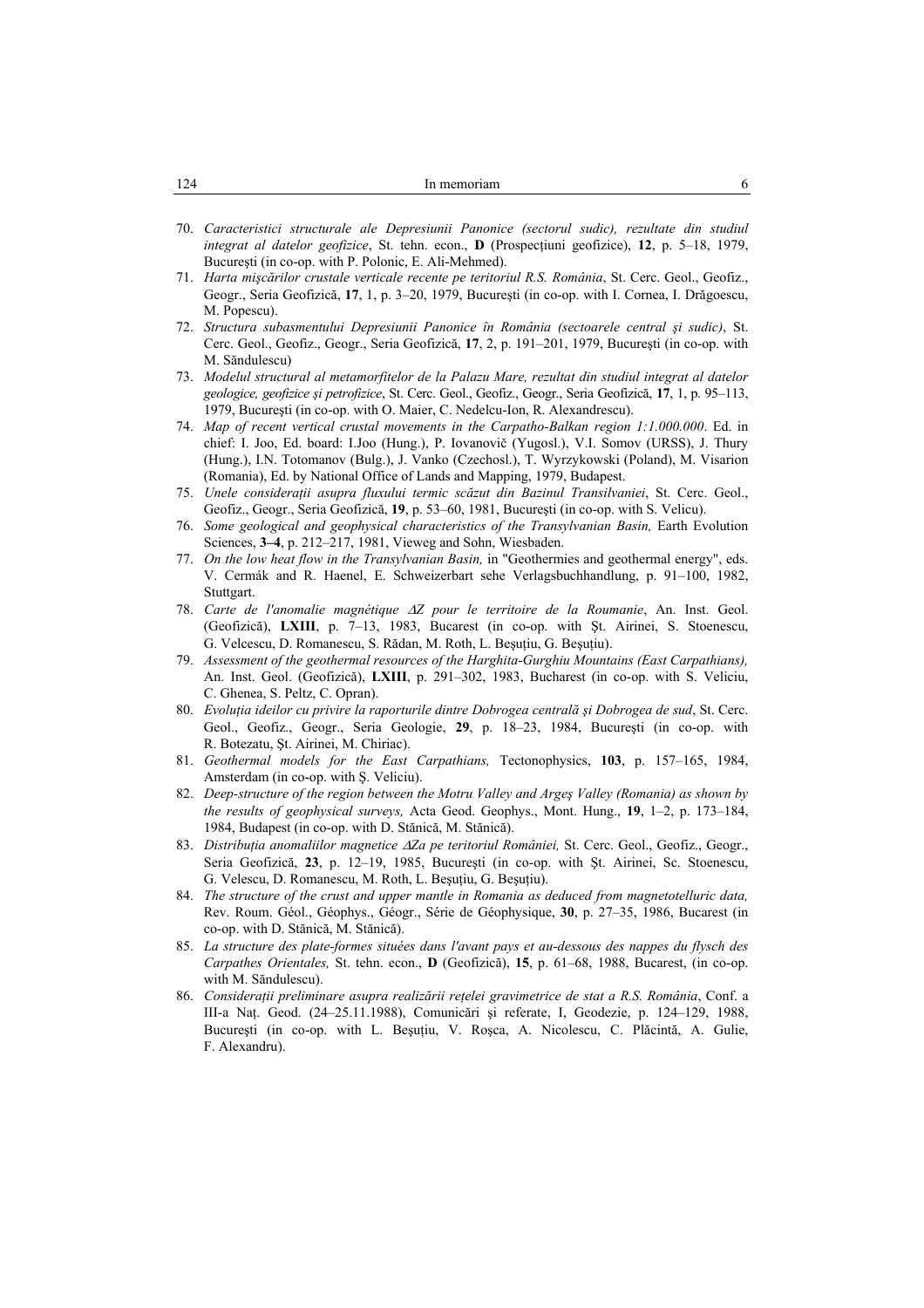| In memoriam                                                                                                                                                                                                                                                                                                   |
|---------------------------------------------------------------------------------------------------------------------------------------------------------------------------------------------------------------------------------------------------------------------------------------------------------------|
|                                                                                                                                                                                                                                                                                                               |
| 87. Contributions à la connaissance de la structure profonde de la Plate-forme Moesienne en                                                                                                                                                                                                                   |
| Roumanie, St. tehn. econ., D (Geofizică), 15, p. 211-222, 1988, Bucarest, (in co-op. with                                                                                                                                                                                                                     |
| M. Săndulescu, D. Stănică, S. Veliciu).                                                                                                                                                                                                                                                                       |
| 00. Our increased and containing we do that $\Gamma$ and $\Gamma$ and $\Gamma$ and $\Gamma$ are $\Gamma$ and $\Gamma$ and $\Gamma$ and $\Gamma$ and $\Gamma$ and $\Gamma$ and $\Gamma$ and $\Gamma$ and $\Gamma$ and $\Gamma$ and $\Gamma$ and $\Gamma$ and $\Gamma$ and $\Gamma$ and $\Gamma$ and $\Gamma$ a |

- 88. *On improved geotectonic model of the East Carpathians,* Rev. Roum. Géol. Géophysique, **32**, p. 43–52, 1988, Bucharest, (in co-op. with M. Săndulescu, D. Stănică, L. Atanasiu).
- 89. *Struktura korî i verhnei mantii Rumînii po magnitotelluriceskim dannîm, B. Litosfera, tentralinoi i vostocinoi Evropî*, Geotraversî, I, II, V, Inst. Geof. Im. S.I. Subbotina, Haukova Dumka, p. 131–134, 1988, Kiev.
- 90. *La Dobrogea dans le cadre de l'avant-pays Carpatique* (Asoc. Carp.-Balk., **XVI** Congres (20–23.09.1989), Sofia, (in co-op. with M. Săndulescu, V. Roşca, D. Ioane, D. Stănică, L. Atanasiu), Rev. Roum. Géophys., **34**, p. 54–68, 1990, Bucureşti.
- 91. *Elemente majore în Munţii Făgăraş şi Transilvania de Sud*, Stud. Cerc. Graf., Tom. **29**, 1991, p. 3–13 (in co-op. with M. Săndulescu).
- 92. *Prospecţiuni geofizice efectuate de Companii străine pe teritoriul României*, Stud. Cerc. Graf., Tom **30,** 1992, p. 103–119, Bucureşti.
- 93. *Deep structure of the inner Carpathians in the Maramureş-Tisa zone (East Carpathians)*, Rom. J. Geophysics, **16**, p. 67–76, 1993, (in co-op. with M. Săndulescu, D. Stănică, M. Stănică, Ligia Atanasiu).
- 94. *An interpretation of the Bouguer map of Romania,* Bibl. of the Romanian Society of Geophysics, vol. **2** (text simplificat), lucrare prezentată la Al XVII-lea Simpozion de fizica Pământului şi geofizică aplicată (1994), Bucureşti, (in co-op. with V. Roşca, J. Andrei, C. Calotă, A. Nicolescu).
- 95. South-Western limit of the East European Platform in Romania and Moldova, Bull. Rom. Society, **462–476** (1995), (in co-op. with V. Neaga, C. Visarion, L. Atanasiu).
- 96. *Geophysical contributions to the geological knowledge of Romania*, Ann. Inst. Geol. Rom., **68/II** (1996), p. 462–476, Bucureşti, (in co-op. with V. Roşca).
- 97. *Consideraţii asupra anomaliei magnetice regionale de maxim din Nordul Carpaţilor Orientali*, Acad. Rom., C.N.R.G.G., Soc. Rom. Geofiz., al XVII-lea Simpozion de fizică a Pământului şi geofizică aplicată (1994), (text 2, p. 13), Bucureşti, (in co-op. with Ligia Narciza Atanasiu).
- 98. *Începuturile geofizicii aplicate în România (I),* Geosophia, **1**, 1997.
- 99. *Mărturii inedite la seismul de la 4 martie (1977)*, Ed. Vergiliu, p. 20 (2002), Bucureşti.
- 100. *Cercetări sinergetice geologice şi geofizice pe aria Platformei Scitice*, St. Cerc. Geofiz., **35** (1997), p. 61–79, Bucureşti.
- 101. *Gravity anomalies on the Romanian territory*, Monography of the Southern Carpathians, ed. D. Ioane, Politechnika Warszawa, **7** (37), p. 133–137, 1998.
- 102. *Enciclopedia geologică a lumii (Seismologia)* (1984), Moscova.
- 103. *Crustal structure and evolution of the Carpathian western Black Sea areas,* First Break, nr. **3** (18), (2000), Amsterdam, (in co-op. with M. Săndulescu).
- 104. *Fracturi structurale pe teritoriul României*, St. Cerc. Geofiz., 2003, (in co-op. with L. Beşuţiu).

### **C. CONTRIBUTIONS TO THE NATIONAL GEOPHYSICAL MAPS**

- 1. *Harta anomaliei regionale izostatice a gravitatiei (H = 30 km) a României, sc. 1:1.000.000*, Arhiva Institutului de Geologie şi Geofizică, Bucureşti, 1965.
- 2. *Karta sovraemennîh vertikalnîh zemnoi korî Vostochni Evropî, m-ba 1:2.500.000,*  Mejdunarodnaia Geodeziceskii i Geofiziceskii Soiuz, Mejd. Assoc. Geod., Moscova, 1973.
- 3. *Preliminary heat flow map of Europe, sc. 1:5.000.000*, IASPEI, Intern. Heat Flow Commission, Potsdam, 1977.
- 4. *Harta mișcărilor verticale recente ale scoarței pe teritoriul R.S. România, sc. 1:1.000.000*, Institutul de Geologie şi Geofizică, Bucureşti, 1977.